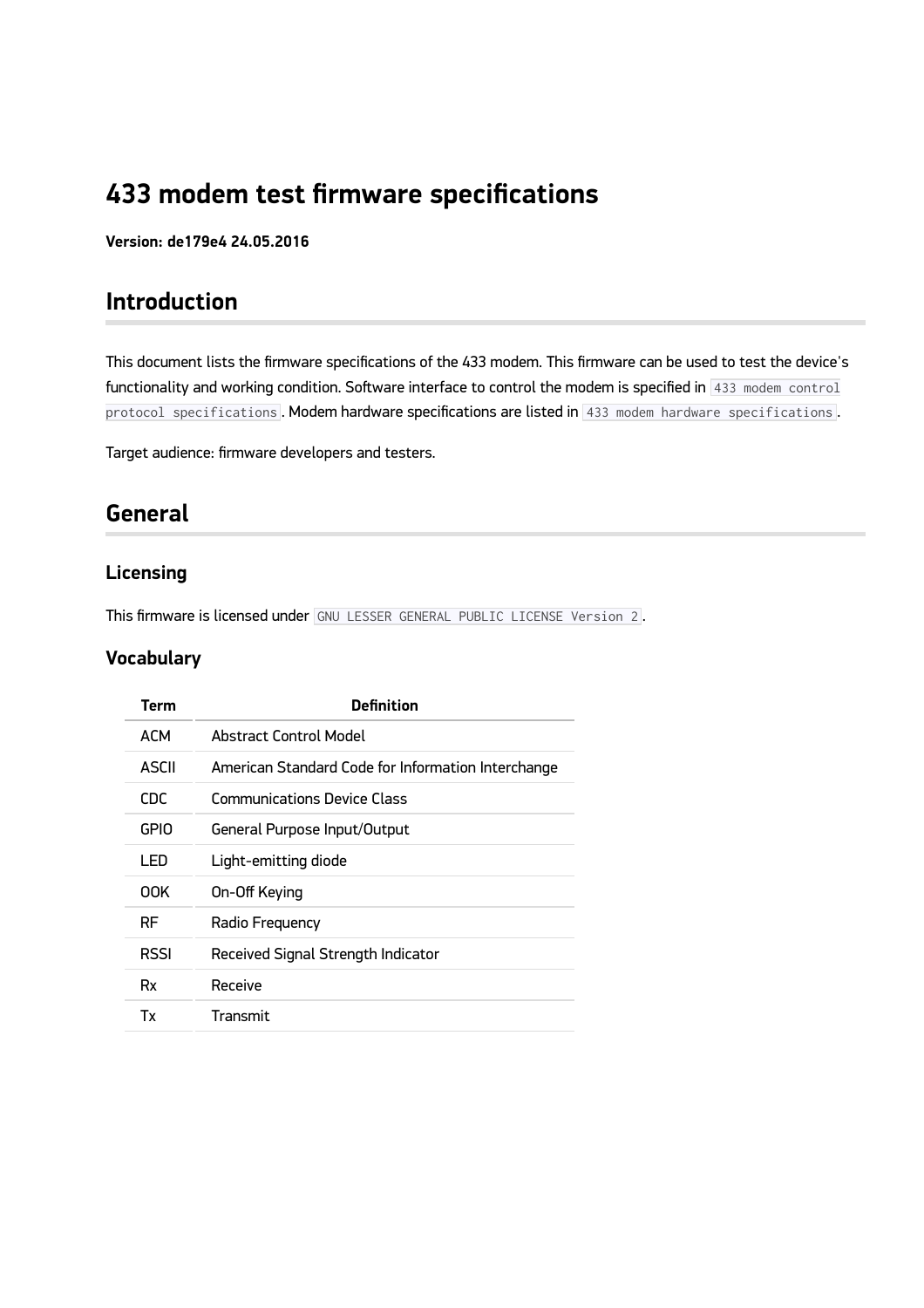## **Firmware description**

The complete code that is deployed to the device consists of two parts:

- bootloader, and
- user code.

#### **Bootloader**

This is a customised [CC-Bootloader.](https://github.com/swift-nav/CC-Bootloader)

The relevant bootloader can be downloaded from [Vecly public download site](https://vecly.com/pub/433-modem/firmware/CC-Bootloader).

#### **User code**

User code implements the functionality described below. Functionality is controlled via control protocol. After a particular command is used, the device's USB connection to the host PC can be disconnected. Modem will, however, still need to be connected to a power supply. This allows the user to operate the modem in interference free environments, for example to test RF parameters. User code has to be compiled in compliance with C1111F32 unified memory space addresses. See firmware project Makefile for used addresses.

#### **Firmware functionality**

The following functionality is implemented.

- Continuous unmodulated carrier transmission on a selected channel with selected Tx Power.
- Continuous carrier reception and RSSI indication.
- Periodic static text transmission via FSK waveform.
- Periodic static text transmission via GFSK waveform.
- Periodic test reception via GFSK waveform.
- Bootloader launch without power cycle.
- Firmware name and version reporting.
- LEDs test (GPIOs in CC-Debugger interface or LED in Texas Instruments' USB evaluation board) by switching all the LEDs on and off.
- Safety timer test, which is triggered after a predetermined period of time.

The transceiver implements the following radio state machine patterns:

- Transmit > Idle
- Receive > Idle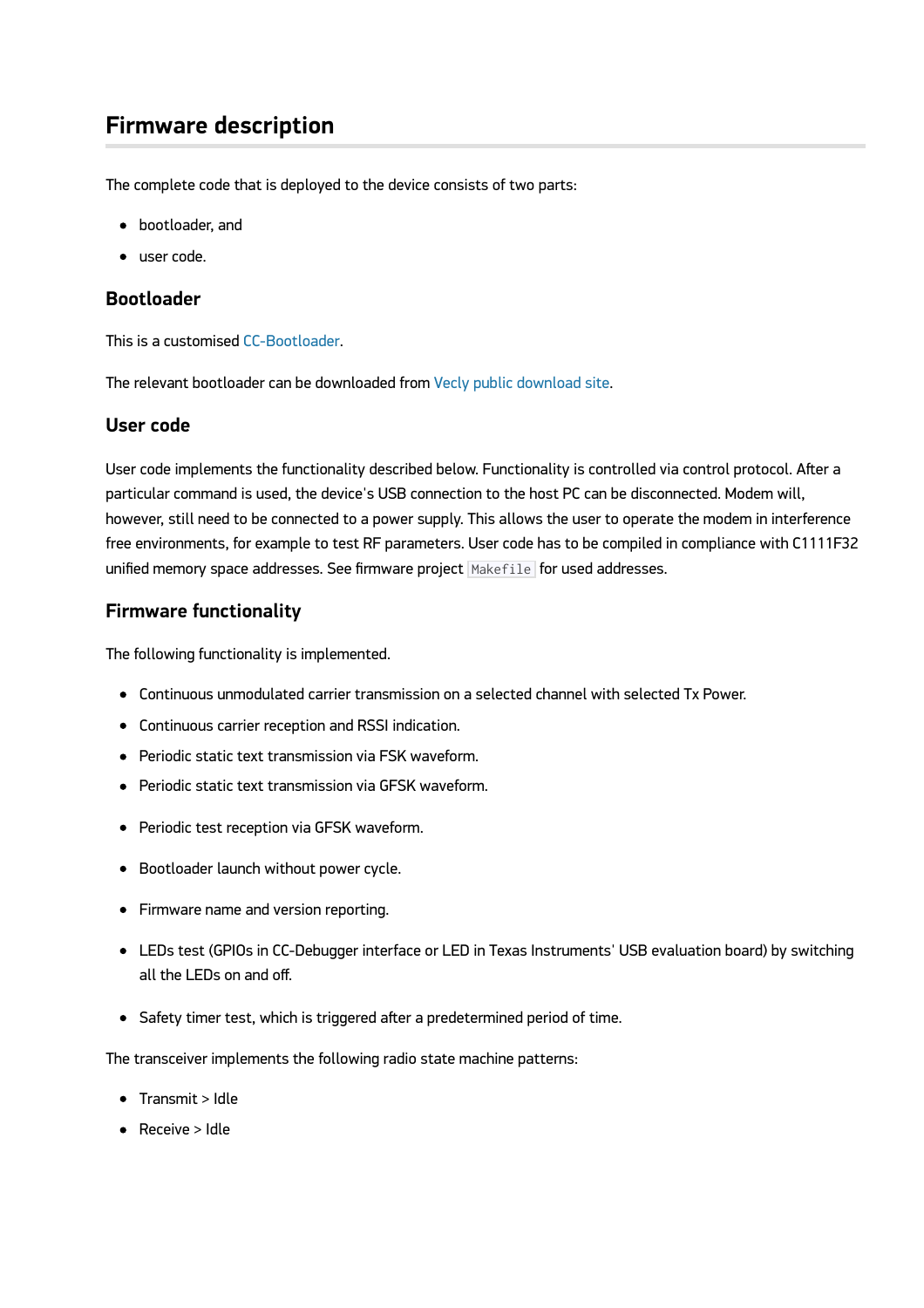All transmission and reception modes employ safety timer: transceiver is switched to idle and operating mode is "cleared" after a predetermined period of time.

Aforementioned functionalities meet the requirements of the tests that have been listed in ETSI EN 300 220-1 V2.4.1 - Electromagnetic compatibility and Radio spectrum Matters (ERM); Short Range Devices (SRD); Radio equipment to be used in the 25 MHz to 1 000 MHz frequency range with power levels ranging up to 500 mW; Part 1: Technical characteristics and test methods .

In addition, LEDs indication via  $|CC$  debugger interface can be used, if run with appropriate hardware definition and connected to a LED board (active by default) as described below.

## **Timer periods**

| Timer                  | <b>Period in seconds</b> |  |
|------------------------|--------------------------|--|
| Tx/Rx safety timer     | 600                      |  |
| Safety test timer      | 10                       |  |
| l FD test timer        | 30                       |  |
| Periodic Tx delay      | 3                        |  |
| Bootloader start delay | 2                        |  |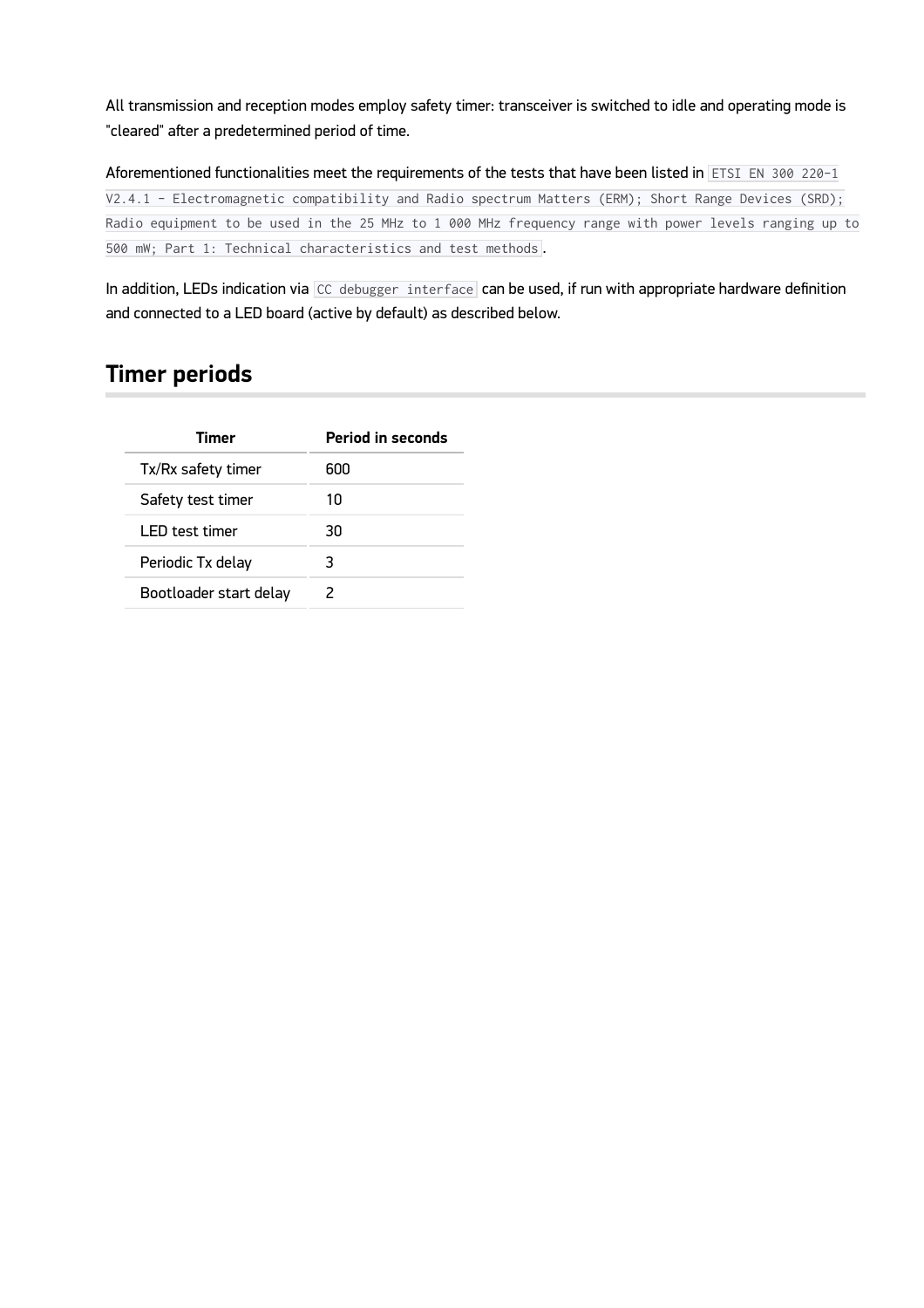Following table lists the commands implemented in this firmware.

## **From host PC to modem**

| Command | <b>Description</b>                                           |  |  |
|---------|--------------------------------------------------------------|--|--|
| 0x02    | Launch bootloader to allow modem firmware (user code) update |  |  |
| 0x03    | Request modem firmware name                                  |  |  |
| 0x04    | Request modem firmware version                               |  |  |
| 0x06    | Set TX power                                                 |  |  |
| 0x07    | Set RF channel                                               |  |  |
| 0x08    | Activate transceiver idle mode                               |  |  |
| 0x0a    | Set RSSI reporting                                           |  |  |
| 0x10    | Transmit unmodulated carrier                                 |  |  |
| 0x11    | Report received carrier RSSI                                 |  |  |
| 0x12    | Static text periodic transmission in ASK                     |  |  |
| 0x13    | Static text periodic transmission in GFSK                    |  |  |
| 0x14    | <b>Reception in GFSK</b>                                     |  |  |
| 0x15    | <b>Test LEDs</b>                                             |  |  |
| 0x16    | Test safety timer                                            |  |  |

### **Responses and reports from modem to host**

| <b>Command</b> | <b>Arguments</b> | <b>Description</b>                                                |
|----------------|------------------|-------------------------------------------------------------------|
| 0x03           | <b>NAME</b>      | Modem firmware name                                               |
| 0x04           | <b>VER</b>       | Modem firmware version                                            |
| 0x0a           | <b>RSSI</b>      | Report of RSSI of last RX. Byte RSSI contains RSSI value 0. . 100 |
| 0xFF           |                  | Modem status messages                                             |
|                | 0x01             | Command not implemented                                           |
|                | 0x02             | Safety timer was triggered                                        |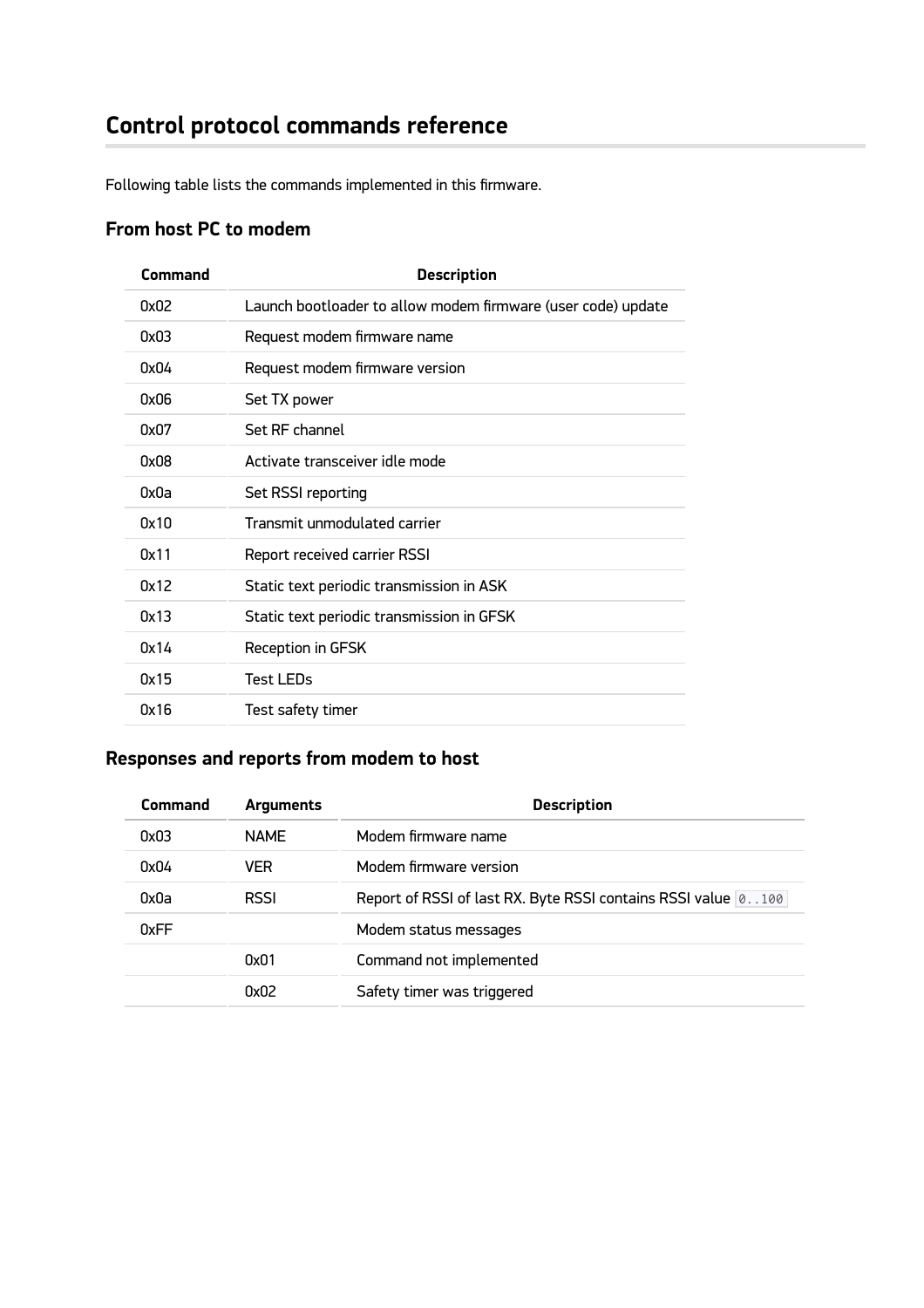### **Host interface and drivers**

Test firmware can be run from host via USB CDC-ACM driver. The modem is exposed to the host as a serial device, for example as /dev/ttyACMx.

Linux driver is included in newer distributions, Windows users have to download publicly available third party drivers. These can be downloaded from [Vecly public download site](https://vecly.com/pub/433-modem/firmware/CC-Bootloader/latest/tooling/Win-driver/).

## **Common Air interface**

### **Common RF parameters**

| Value          |  |
|----------------|--|
| 100 kHz        |  |
| 38,8 kBaud     |  |
| 0xD3 0x91      |  |
| OOK/2-FSK/GFSK |  |
| 16 kHz         |  |
| 20 kHz         |  |
| IEEE 802.3     |  |
| 30/32 bits     |  |
| 8 bytes        |  |
| 100 kHz        |  |
|                |  |

### **Frequencies and channels**

Following table lists frequencies which can be set as channels via control protocol.

| Channel | Frequency |  |
|---------|-----------|--|
| 1       | 433.8 MHz |  |
| 2       | 433.9 MHz |  |
| 3       | 434.0 MHz |  |
| 4       | 434,1 MHz |  |
| 5       | 434.2 MHz |  |
| 6       | 433.6 MHz |  |
| 7       | 433,5 MHz |  |

7 is default channel.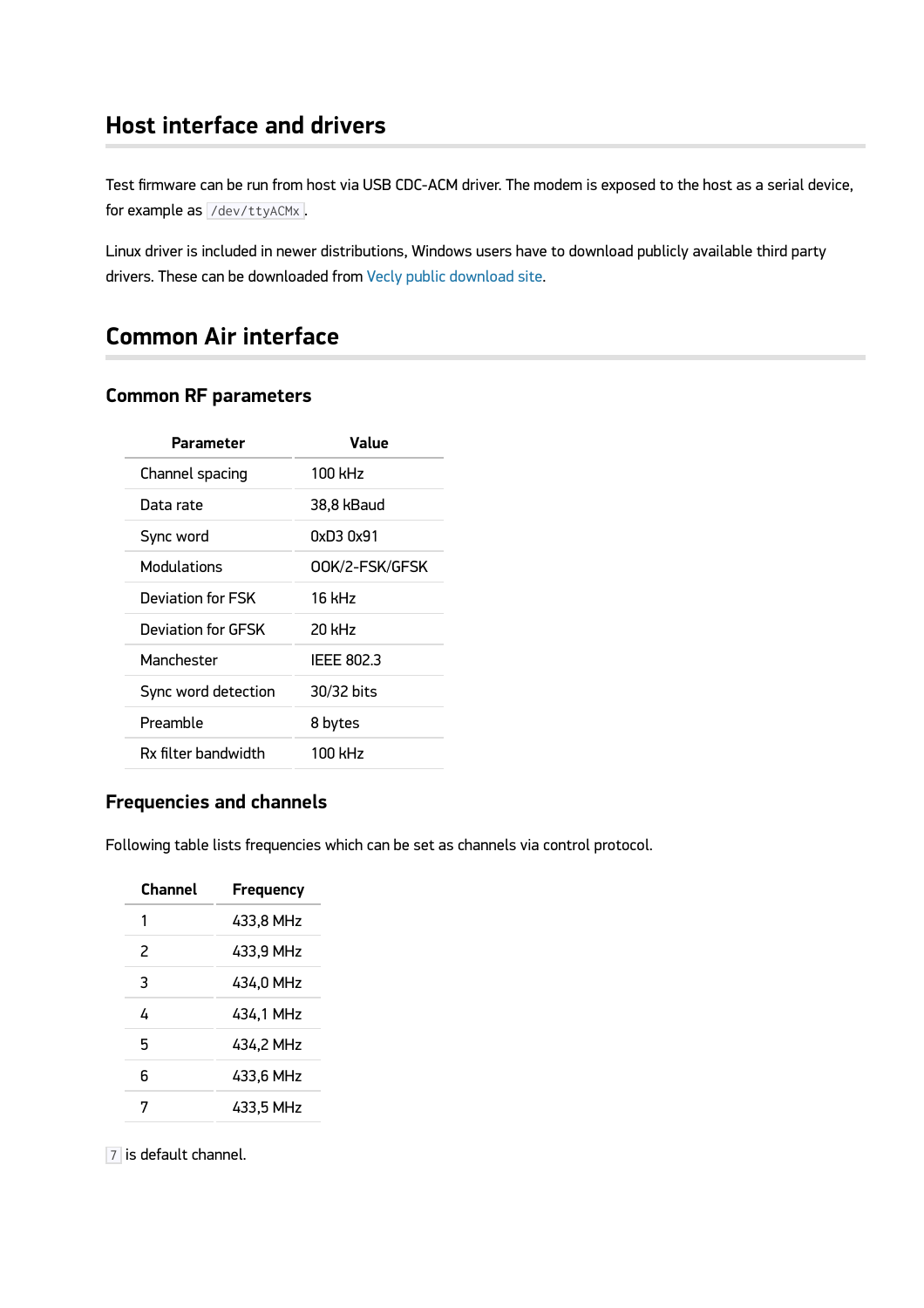### **Tx power**

Following table lists power levels which can be set via control protocol.

| Level | <b>Tx power</b>  |
|-------|------------------|
| 7     | $10 \text{ dBm}$ |
| 6     | 7 dBm            |
| 5     | 5 dBm            |
| 4     | 0 dBm            |
| 3     | -5 dBm           |
| 2     | $-10$ dBm        |
| 1     | -15 dBm          |
| n     | -20 dBm          |

10 dBm is default Tx power.

## **Continuous unmodulated carrier transmission**

In this mode, the modem transmits random data in OOK mode. Unmodulated carrier Tx is achieved by setting equal Tx power for both logic 0 and logic 1.

Red LED lights up while the modem is in Tx.

When it is activated, the transceiver is switched to Tx and kept in Tx until another command is sent to the modem or until the safety timeout occurs.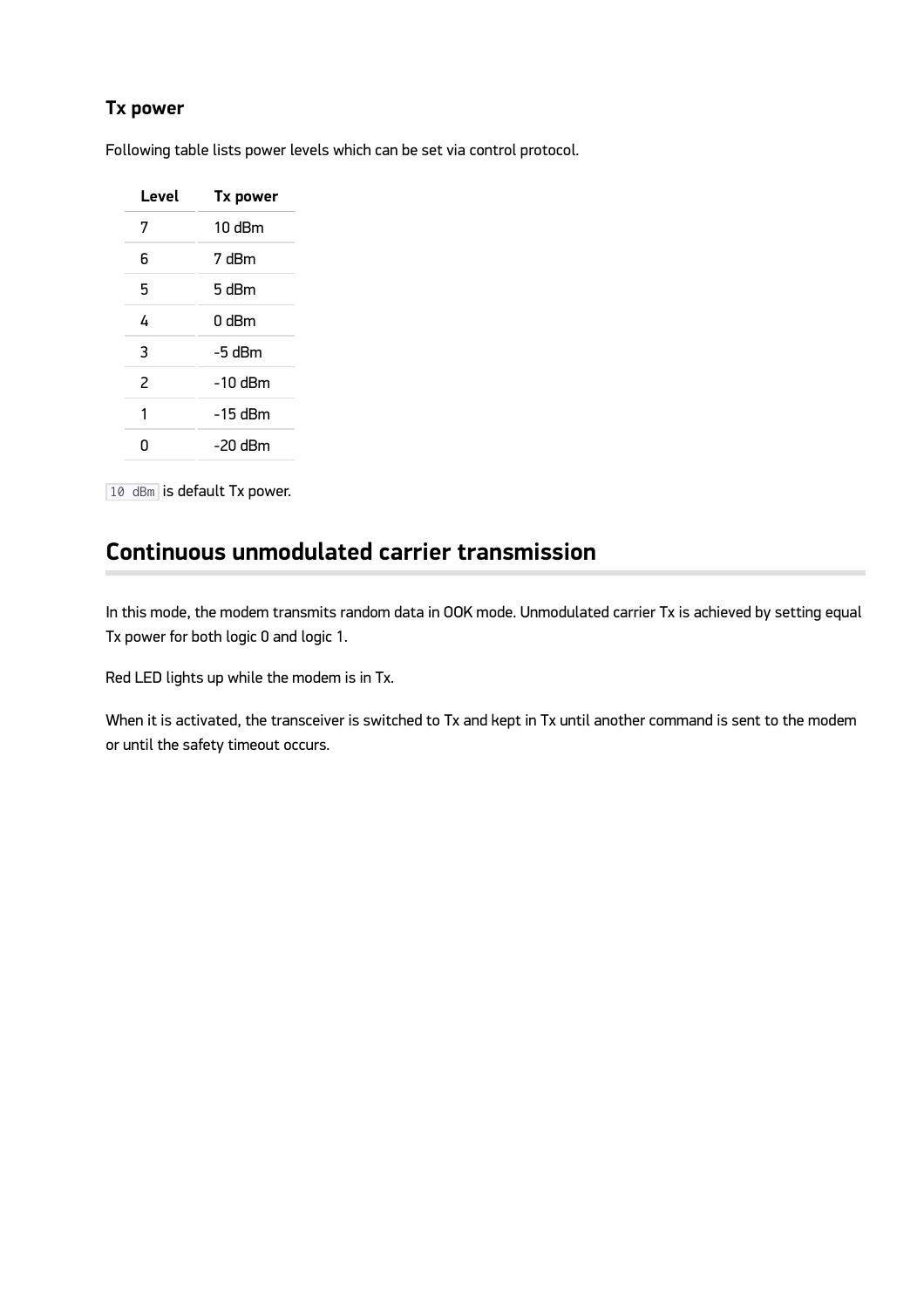### **Continuous carrier reception and RSSI indication**

Continuous RSSI indication is achieved by using the OOK mode and configuring the modem to receive all data without sync word detection.

The modem continuously reports the last received RSSI value, until the mode is changed.

Reported RSSI is recalculated to real RSSI values by using the formula below.

```
If RSSI dec \geq 128 then RSSI dBm = (RSSI dec - 256)/2 - RSSI offset
Else if RSSI dec < 128 then RSSI dBm = (RSSI dec)/2 - RSSI offset
```
RSSI\_offset should be 74.

Red LED lights up while in Rx.

The strength of the signal received is indicated with the LEDs as listed in following table.

| <b>RSSI</b>    | <b>Blue LED</b> | <b>White LED</b> | <b>Green LED</b> |
|----------------|-----------------|------------------|------------------|
| $\lt$ - 70 dBm |                 |                  |                  |
| $>$ - 60 dBm   |                 |                  |                  |
| $>$ - 50 dBm   |                 |                  |                  |
| $> -40$ dBm    |                 |                  |                  |

**NB! Please keep in mind that the 433 modem is not a measurement equipment and the indicated RSSI is not precise.**

In this mode, the modem is switched to Rx and kept in Rx until another command is sent to the modem or until the safety timeout occurs.

### **Periodic static text transmission via FSK or GFSK waveforms**

In this mode, modem transmits static ASCII text Hello World from 433 modem. Text payload is preceded with text length byte to enable reception with Texas Instruments SmartRF Studio.

Modulation and deviation are different for FSK and GFSK.

Transmission is repeated periodically, as per a predetermined time period, until another command is sent to the modem or until the safety timeout occurs.

Red LED lights up while in Tx.